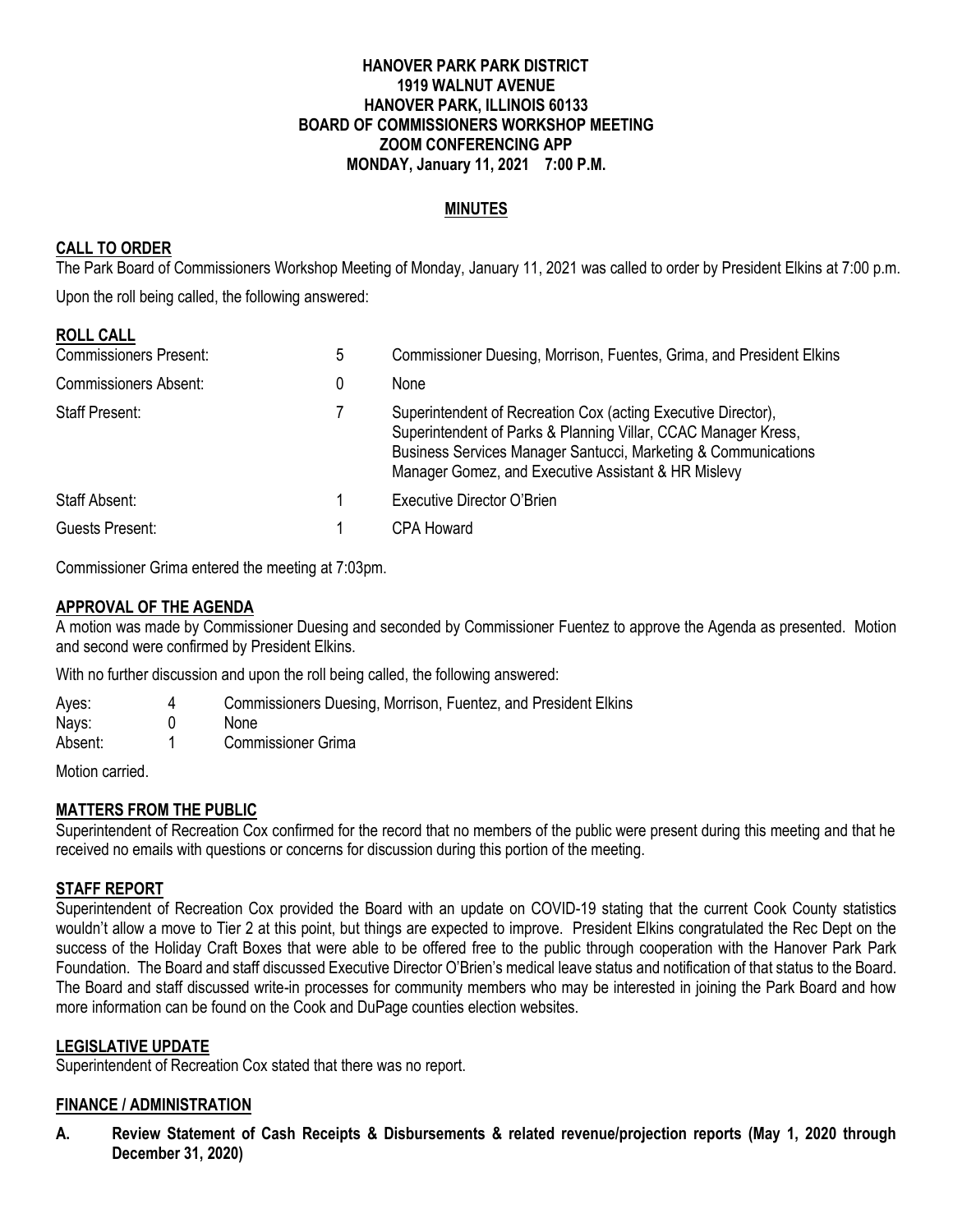CPA Howard reported that the Park District is 2/3 of the way through the fiscal year with 77% of property taxes received and the remaining taxes and replacement taxes coming in according to plan. He stated that the Corporate Fund and Recreation Fund both have a surplus and Capital projects are proceeding according to plan. CPA Howard also presented the Revenue Reports to the Board. CCAC is overall exceeding budget revenues with indoor tennis lessons doing very well. Rec programs are still limited due to the restrictions imposed by COVID-19. President Elkins and CPA Howard continued to discuss how the budget allows for sustaining the District through these difficult times.

# **B. Monthly Progress Report on Executive Director Initiatives**

President Elkins recommended that questions be tabled until next month as Executive Director O'Brien is absent. There was no objection from the Board.

### **C. Review 2021 Annual Board Action Items List**

Superintendent Cox informed the Board that this is a list that Executive Assistant Mislevy provides to the Board for their information and tracking of major financial ordinances.

# **D. Review 2020 IAPD Annual Report**

Superintendent Cox provided a brief overview of the report, which focused on how IAPD worked through the Pandemic.

# **E. Review DOT Anti-Drug Third Party Administrator (TPA) Agreement with Figment Group, Inc.**

Superintendent Cox explained to the Board that Amita, who the District previously used for their occupational health screenings and DOT drug testing consortium needs, was recently bought out by Physician's Immediate Care. Executive Assistant & HR Mislevy summarized the reason for this agreement is due to the fact that the District doesn't meet the minimum threshold for joining Physician's Immediate Care's consortium, but must be a part of a consortium, and Figment Group was recommended by Physician's Immediate Care's as a company they work with in these circumstances. Commissioner Morrison brought to the Board's attention several typos and questions in the agreement. President Elkins assured her staff would bring this to Attorney Mraz's attention and provide an update before the Board takes action on this item.

# **RECREATION**

**A. Review License Agreement with Roselle Rampage Softball Association for the Purpose of Baseball Practice and Games** Superintendent Cox reported that the Roselle Rampage Softball Association would be using the fields at Community Park four (4) to five (5) days a week, with the possibility of some tournaments, and would also provide some field maintenance. The agreement would be a three-year contract. She clarified that this is boys' baseball, pre-school age to middle school age. President Elkins asked if the fields were the correct size to accommodate baseball and Superintendent Cox responded that the Rampage Association confirmed that they were large enough for their needs. Commissioner Morrison had questions regarding the contract and starting dates for play, to which Superintendent Cox assured would be confirmed for the next board meeting.

### **B. Review Services Agreement with Jeff Ellis Management, LLC for the Purpose of Staffing and Training Operations at the Seafari Springs Aquatic Center**

Superintendent Cox provided an explanation of the services included in the agreement with Jeff Ellis Management, LLC. These include providing lifeguard staffing and training, providing pool opening and closing maintenance (further explaining this would free up Parks staff for their other duties) and pool upkeep. She added that the agreement is for 2021, if things go smoothly the agreement would be extended to 3 years. The Board and staff discussed at length how this \$250,000 expense would impact the District's overall budget, as well as the struggles the District is anticipating in staffing the pool for the 2021 season. Commissioner Morrison asked that the Board be provided be updated earlier on about the District's pursuit of agreements of this size as well as be provided more financial information in the form of a cost comparison report.

# **PARKS**

# **A. Review Park Inspections**

Commissioner Fuentez asked what "no report**"** means when written in this report. President Elkins and Superintendent Villar explained it means there were no incidents or damage to report. It was decided further objections to the way reports are given will be discussed at a later date.

**B. Review Resolution #20-21-26 – A Resolution Approving of the Purchase of one 2021 Ford F-250 4X4 Super Cab Pick Up Truck from Currie Motors Fleet Pursuant to the Suburban Purchasing Cooperative**